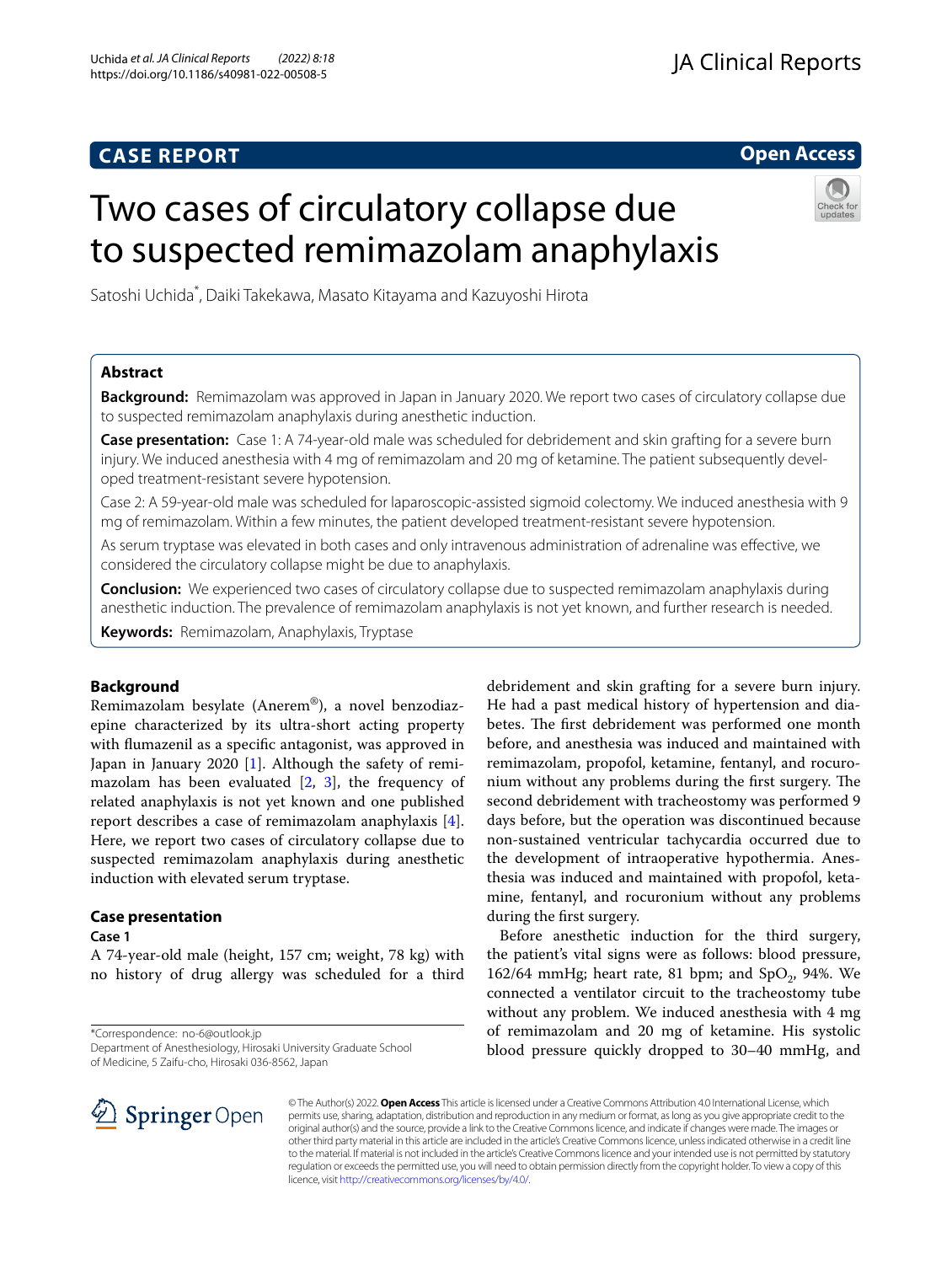$SpO<sub>2</sub>$  dropped to 73% without any S–T change in electrocardiography. Wheezing and any other abnormal respiratory sounds were not audible.

We administrated 100 μg of noradrenaline in multiple divided doses, but hemodynamics did not change drastically. We then administered 50 μg of intravenous adrenaline repeatedly (total 250 μg) and 2000 mL of crystalloid, and his blood pressure and  $SpO<sub>2</sub>$  returned to 115/70 mmHg and 98%. At this point, we could not diagnose anaphylaxis because skin symptoms could not be confrmed due to the burn injury and there were no respiratory symptoms. We suspected that this severe hypotension was caused by hypovolemic and/or septic shock due to burn wound infection, which was emphasized by administration of anesthetics. Considering that the previous surgery had been canceled halfway, we decided to continue the surgery. Anesthesia was maintained with propofol, ketamine, and fentanyl with 0.03–0.2 μg/kg/ min of continuous intravenous infusion of adrenaline during the surgery (Fig. [1\)](#page-1-0).

The surgery was completed, and a subsequent blood test suggested that circulatory collapse after anesthetic induction was due to anaphylaxis. Serum tryptase level was elevated from baseline sample  $(2.9 \mu g/L)$  to acute sample  $(8.3 \mu g/L)$ .

### **Case 2**

A 59-year-old male (height, 176 cm; body weight, 52 kg) with no history of drug allergy was scheduled for a laparoscopic-assisted sigmoid colectomy. He had a past medical history of diabetes. He had undergone esophageal bypass surgery for cervical esophageal cancer and open liver biopsy. Anesthesia was induced and maintained with propofol, remifentanil, ketamine, and rocuronium during the previous surgery.

Before anesthetic induction, his vital signs were as follows: blood pressure, 124/84 mmHg; heart rate, 88 bpm; and  $SpO<sub>2</sub>$ , 99%. We induced anesthesia with 9 mg of remimazolam divided into three doses. The patient then complained of discomfort. Within a few minutes, he developed sinus tachycardia of 105 bpm, and we were unable to measure blood pressure with the manchette method due to hypotension and body movement. We were able to palpate the radial artery pulse slightly. Although the patient seemed to lose consciousness, the bispectral index was more than 90 and body movement continued. We administered 8 mg of ephedrine and intubated immediately after administration of 60 mg of propofol and 40 mg of suxamethonium. We catheterized the radial artery at the same time. Since the patient's systolic blood pressure remained at 30–40 mmHg, ephedrine and phenylephrine were administered repeatedly, but hemodynamics did not change. Thus, we administered intravenous 50  $\mu$ g of adrenaline repeatedly (total 300 μg), following which his blood pressure returned to 85/45 mmHg and hemodynamic was stabilized. After confrming hemodynamic stability,

<span id="page-1-0"></span>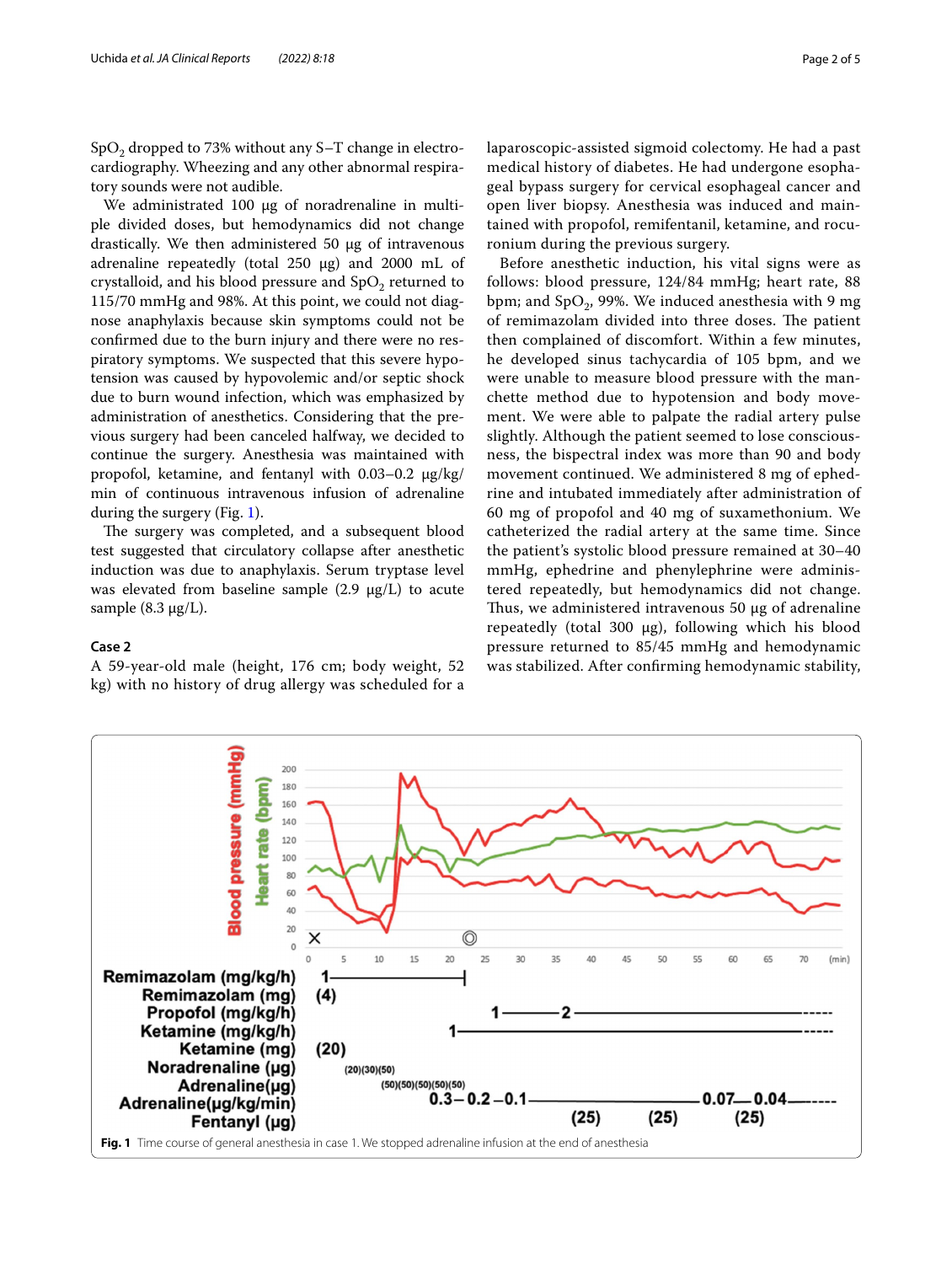we started 2 mg/kg/h of continuous intravenous infusion of propofol for sedation.

At this point, we could not diagnose anaphylaxis because skin and respiratory symptoms could not be confrmed. We performed echocardiography, but no segmental asynergy, right ventricular dilatation, or inferior vena cava collapse was observed. Troponin T was not elevated  $(0.001 \text{ ng/mL})$ . The operation was discontinued, and subsequent blood test suggested anaphylaxis. Serum tryptase was elevated from the baseline sample (4.1 μg/L) to the acute sample (7.8  $\mu$ g/L). The time course of general anesthesia was shown in Fig. [2.](#page-2-0) We suspected remimazolam anaphylaxis considering the onset situation. However, the skin prick and intradermal tests were negative for remimazolam.

One month later, the operation was rescheduled, and anesthesia was induced and maintained with propofol, ketamine, fentanyl, and rocuronium. This operation was completed without any problems.

# **Discussion**

We present two cases of circulatory collapse due to suspected remimazolam anaphylaxis. Since serum tryptase was elevated in both cases, we diagnosed the circulatory collapse as due to anaphylaxis. In case 1, we induced anesthesia with 4 mg of remimazolam and 20 mg of ketamine, and then circulatory collapse occurred. Anaphylaxis due to ketamine is extremely rare [[5\]](#page-3-4). Additionally, we maintained anesthesia with ketamine during surgery, while titrating the dose of adrenaline. Thus, it was unlikely that ketamine induced anaphylaxis, and remimazolam was more likely the cause. As remimazolam was used in the frst debridement, the patient may have become sensitized to it. However, as we did not conduct any allergy tests due to lack of patient's consent, we could not confrm this diagnosis.

In case 2, we induced anesthesia with only 9 mg of remimazolam, after which circulatory collapse occurred. However, skin prick and intradermal tests were negative for remimazolam. A systematic review and meta-analysis reported that the sensitivity and specifcity for the skin-prick test were 85 and 77%, respectively, while the sensitivity and specifcity for the intradermal test were 60–79% and 68%, respectively  $[6]$  $[6]$ . Thus, the possibility of remimazolam anaphylaxis was not completely ruled out. Considering the situation at the onset of anaphylaxis, remimazolam was likely the causative drug.

Anaphylaxis is often diagnosed through clinical criteria. During general anesthesia, it is more difficult to recognize the symptoms of anaphylaxis, such as hypotension



<span id="page-2-0"></span>infusion. It was due to hypotension and the body movement. Following then, we catheterized the radial artery, but it took some time. We were able to palpate the radial artery pulse slightly during this period. TTE: Transthoracic echocardiography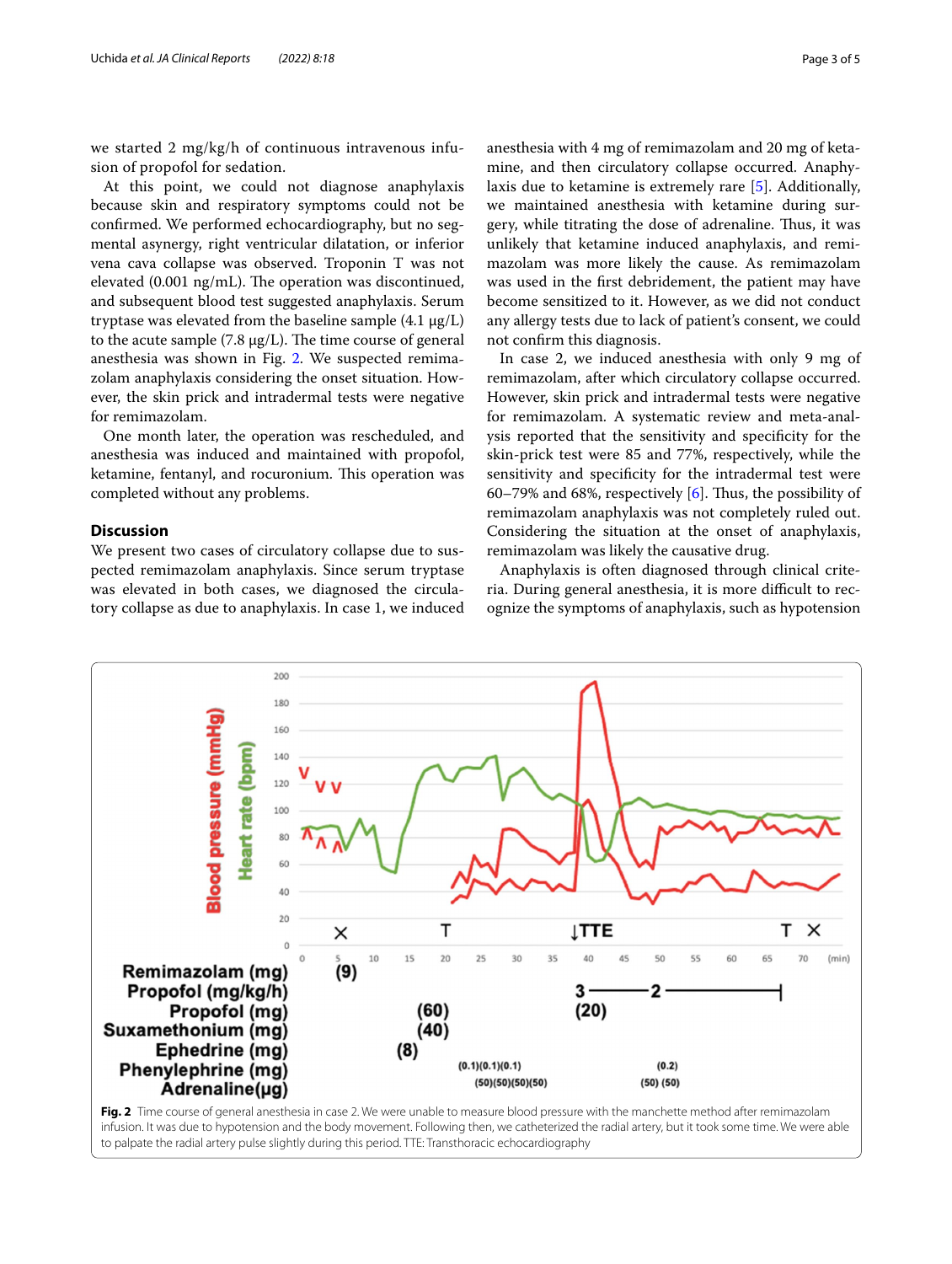and respiratory symptoms, because anesthetics and tracheal intubation mask these symptoms and patients are unable to complain of them. Additionally, the skin symptom may not always appear in the patient with anaphy-laxis under general anesthesia [\[7](#page-3-6)]. Therefore, obtaining paired acute-to-baseline serum tryptase level is recommended [\[7](#page-3-6), [8\]](#page-3-7). Serum tryptase levels of acute phase >  $([1.2 \times \text{baseline tryptase}] + 2) \mu g/L$  was reported to be a clinically signifcant rise, and the sensitivity and specifcity of this value were 75 and 86%, respectively [[9\]](#page-3-8). As our two cases met this criterion, we suspected that circulatory collapse was due to anaphylaxis. However, we should have suspected anaphylaxis during the surgeries, because only intravenous administration of adrenaline was efective to both patients. In case 1, if we could have suspected anaphylaxis, we could also discontinue ketamine as a suspected drug.

Remimazolam anaphylaxis due to cross-reactivity with midazolam has been reported  $[4]$  $[4]$ . The only structural diference between midazolam and remimazolam is that the latter has an ester bond in the side chain. In case 2, however, there was no history of midazolam use in addition to remimazolam. Therefore, we speculate that remimazolam anaphylaxis may occur not only for structural reasons, but also for other factors. Anelem®, as well as ByFavo<sup>™</sup> and Aptymida<sup>™</sup>, remimazolam used in the USA and UK, respectively, contain dextran 40 as an additive. The prevalence of dextran 40 anaphylaxis is reported to be 0.003%, and even a small dose of dextran solution could induce anaphylaxis  $[10]$  $[10]$  $[10]$ . Thus, it is possible that the anaphylaxis was due to dextran 40.

Dextran anaphylaxis is known to be caused by an antidextran antibody that is present in most human bodies [[11\]](#page-3-10). The anti-dextran antibody is induced by dextran contaminants in sugar, dextran in dental plaque, the cell wall of intestinal bacteria, pneumococci, etc., which means that we are sensitized to dextran in daily life [\[12](#page-3-11)]. On the other hand, skin test is reported not to be useful for dextran allergy  $[13]$  $[13]$  $[13]$ . Thus, the causative drug for anaphylaxis may have been dextran 40 added to remimazolam, especially in case 2.

# **Conclusion**

We experienced two cases of circulatory collapse due to suspected remimazolam anaphylaxis during anesthetic induction. As dextran 40 is added to remimazolam, clinicians should be careful for patients with allergy to dextran or products containing dextran when using remimazolam. Additionally, the prevalence of remimazolam anaphylaxis is not yet known and further research is needed.

**Acknowledgements** None.

### **Authors' contributions**

SU and MK experienced cases 1 and 2, respectively. SU wrote the frst draft of the manuscript. DT and KH made the critical revisions. The authors read and approved the fnal manuscript.

### **Funding** None.

## **Availability of data and materials**

Not applicable.

### **Declarations**

### **Ethics approval and consent to participate** Not applicable.

### **Consent for publication**

Informed consent for scientifc publication was obtained from the patients.

### **Competing interests**

The authors declare that they have no competing interests.

Received: 20 January 2022 Revised: 22 February 2022 Accepted: 23 February 2022 Published online: 06 March 2022

### **References**

- <span id="page-3-0"></span>Masui K. Remimazolam besilate, a benzodiazepine, has been approved for general anesthesia!! J Anesth. 2020;34:479–82.
- <span id="page-3-1"></span>2. Doi M, Morita K, Takeda J, Sakamoto A, Yamakage M, Suzuki T. Efficacy and safety of remimazolam versus propofol for general anesthesia: a multicenter, single-blind, randomized, parallel-group, phase IIb/III trial. J Anesth. 2020;34:543-53.
- <span id="page-3-2"></span>3. Doi M, Hirata N, Suzuki T, Morisaki H, Morimatsu H, Sakamoto A. Safety and efficacy of remimazolam in induction and maintenance of general anesthesia in high-risk surgical patients (ASA Class III): results of a multicenter, randomized, double-blind, parallel-group comparative trial. J Anesth. 2020;34:491-501.
- <span id="page-3-3"></span>4. Tsurumi K, Takahashi S, Hiramoto Y, Nagumo K, Takazawa T, Kamiyama Y. Remimazolam anaphylaxis during anesthesia induction. J Anesth. 2021;35:571–5.
- <span id="page-3-4"></span>5. Mertes P, Demoly P, Malinovsky J. Hypersensitivity reactions in the anesthesia setting/allergic reactions to anesthetics. Curr Opin Allergy Clin Immunol. 2012;12:361–8.
- <span id="page-3-5"></span>6. Nevis IF, Binkley K, Kabali C. Diagnostic accuracy of skin-prick testing for allergic rhinitis: a systematic review and meta-analysis. Allergy Asthma Clin Immunol. 2016;12:20.
- <span id="page-3-6"></span>7. Garvey LH, Dewachter P, Hepner DL, Mertes PM, Voltolini S, Clarke R, et al. Management of suspected immediate perioperative allergic reactions: an international overview and consensus recommendations. Br J Anaesth. 2019;123:e50–64.
- <span id="page-3-7"></span>8. Takazawa T, Yamaura K, Hara T, Yorozu T, Mitsuhata H, Morimatsu H. Working Group for the Preparation of Practical Guidelines for the Response to Anaphylaxis, Safety Committee of the Japanese Society of Anesthesiologists. Practical guidelines for the response to perioperative anaphylaxis. J Anesth. 2021;35:778–93.
- <span id="page-3-8"></span>9. Vitte J, Amadei L, Gouitaa M, Mezouar S, Zieleskiewicz L, Albanese J, et al. Paired acute-baseline serum tryptase levels in perioperative anaphylaxis: An observational study. Allergy. 2019;74:1157–65.
- <span id="page-3-9"></span>10. Ljungström KG, Renck H, Strandberg K, Hedin H, Richter W, Widerlöv E. Adverse reactions to dextran in Sweden 1970-1979. Acta Chir Scand. 1983;149:253–62.
- <span id="page-3-10"></span>11. Hedin H, Richter W. Pathomechanisms of dextran-induced anaphylactoid/anaphylactic reactions in man. Int Arch Allergy Appl Immunol. 1982;68:122–6.
- <span id="page-3-11"></span>12. Shiratori T, Sato A, Fukuzawa M, Kondo N, Tanno S. Severe Dextran-Induced Anaphylactic Shock during Induction of